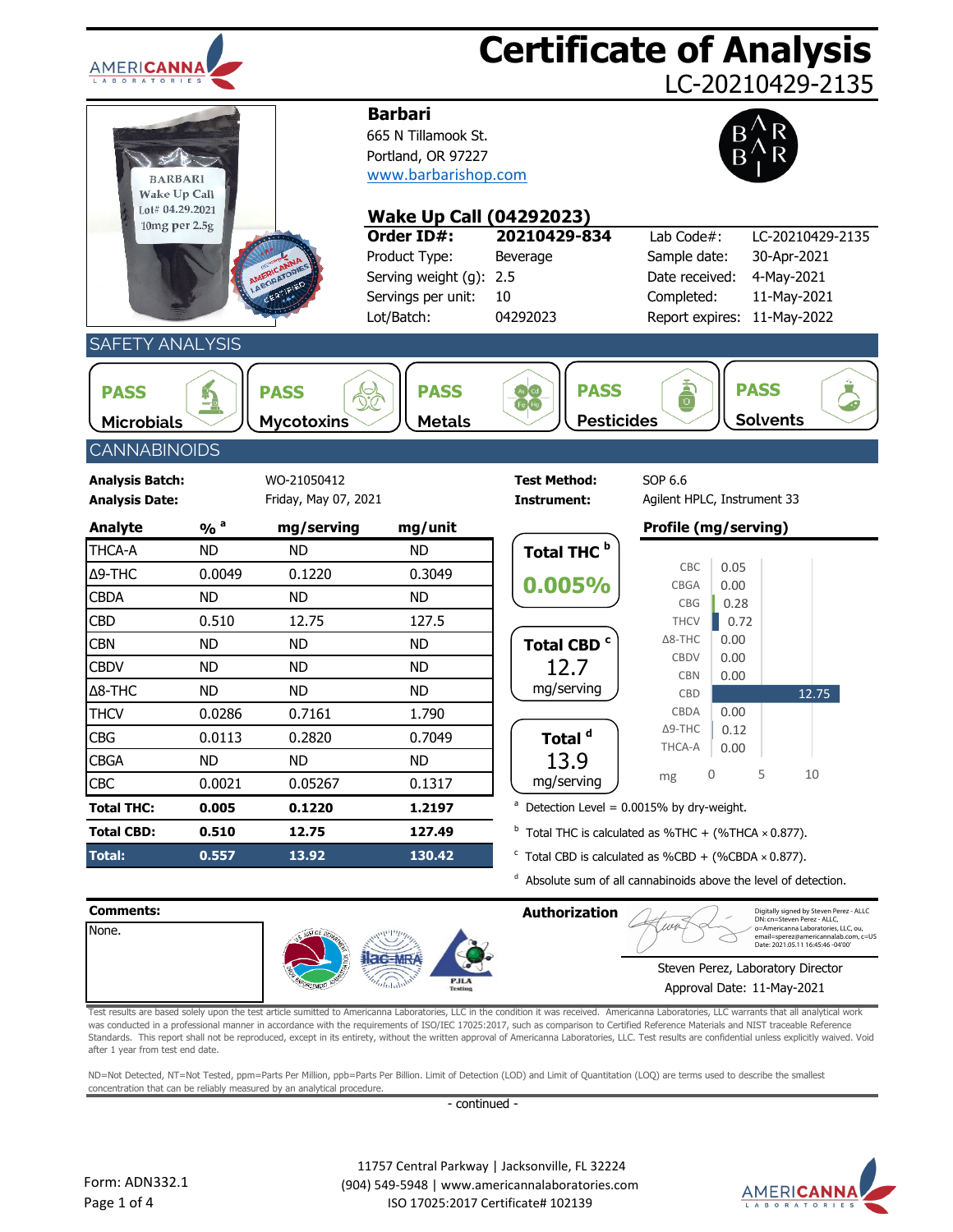

## **Certificate of Analysis**

LC-20210429-2135

| <b>BARBARI</b><br><b>Wake Up Call</b><br>Lot# 04.29.2021 |              |
|----------------------------------------------------------|--------------|
| 10mg per 2.5g<br>AMERICANNA                              | LABORATORIES |
|                                                          | CERTIFIED    |

### **Barbari**

665 N Tillamook St. Portland, OR 97227 [www.barbarishop.com](http://www.teatagsandthings.com/)



| しいしゃ いエムしょくいとし<br>10mg per 2.5g                                                                                                                                                                                                                                                                                                                                                                                                                                                                                                                                                                                               |                         | <b>Wake Up Call (04292023)</b>     |                                                 |                                 |                                                                                                                  |
|-------------------------------------------------------------------------------------------------------------------------------------------------------------------------------------------------------------------------------------------------------------------------------------------------------------------------------------------------------------------------------------------------------------------------------------------------------------------------------------------------------------------------------------------------------------------------------------------------------------------------------|-------------------------|------------------------------------|-------------------------------------------------|---------------------------------|------------------------------------------------------------------------------------------------------------------|
|                                                                                                                                                                                                                                                                                                                                                                                                                                                                                                                                                                                                                               |                         | Order ID#:                         | 20210429-834                                    | Lab Code#:                      | LC-20210429-2135                                                                                                 |
|                                                                                                                                                                                                                                                                                                                                                                                                                                                                                                                                                                                                                               |                         | Product Type:                      | Beverage                                        | Sample date:                    | 30-Apr-2021                                                                                                      |
|                                                                                                                                                                                                                                                                                                                                                                                                                                                                                                                                                                                                                               | ABORATORIES             | Serving weight (g):                | 2.5                                             | Date received:                  | 4-May-2021                                                                                                       |
|                                                                                                                                                                                                                                                                                                                                                                                                                                                                                                                                                                                                                               | CERTIFIED               | Servings per unit:                 | 10                                              | Completed:                      | 11-May-2021                                                                                                      |
|                                                                                                                                                                                                                                                                                                                                                                                                                                                                                                                                                                                                                               |                         | Lot/Batch:                         | 04292023                                        | Report expires:                 | 11-May-2022                                                                                                      |
| MICROBIAL CONTAMINANTS                                                                                                                                                                                                                                                                                                                                                                                                                                                                                                                                                                                                        |                         |                                    |                                                 |                                 |                                                                                                                  |
| <b>Analysis Batch:</b>                                                                                                                                                                                                                                                                                                                                                                                                                                                                                                                                                                                                        | WO-21050408             |                                    | <b>Test Method:</b>                             | SOP 6.11                        |                                                                                                                  |
| <b>Analysis Date:</b>                                                                                                                                                                                                                                                                                                                                                                                                                                                                                                                                                                                                         | Friday, May 07, 2021    |                                    | Instrument:                                     | Agilent AriaMX, Instrument 38   |                                                                                                                  |
| <b>TEST</b>                                                                                                                                                                                                                                                                                                                                                                                                                                                                                                                                                                                                                   |                         | <b>REPORT</b>                      | <b>RESULT</b>                                   | <b>SPECIFICATION</b>            |                                                                                                                  |
| Shiga toxin-producing E.coli (STEC)                                                                                                                                                                                                                                                                                                                                                                                                                                                                                                                                                                                           |                         | Pass                               | Not present                                     | Not present in 1 g              |                                                                                                                  |
| Salmonella                                                                                                                                                                                                                                                                                                                                                                                                                                                                                                                                                                                                                    |                         | Pass                               | Not present                                     | Not present in 1 g              |                                                                                                                  |
| Listeria                                                                                                                                                                                                                                                                                                                                                                                                                                                                                                                                                                                                                      |                         | Pass                               | Not present                                     | Not present in 1 g              |                                                                                                                  |
| <b>MYCOTOXINS</b>                                                                                                                                                                                                                                                                                                                                                                                                                                                                                                                                                                                                             |                         |                                    |                                                 |                                 |                                                                                                                  |
| <b>Analysis Batch:</b>                                                                                                                                                                                                                                                                                                                                                                                                                                                                                                                                                                                                        | WO-21050411             |                                    | <b>Test Method:</b>                             | SOP 6.7                         |                                                                                                                  |
| <b>Analysis Date:</b>                                                                                                                                                                                                                                                                                                                                                                                                                                                                                                                                                                                                         | Wednesday, May 05, 2021 |                                    | <b>Instrument:</b>                              | Agilent LC-MS/MS, Instrument 32 |                                                                                                                  |
| <b>ANALYTE</b>                                                                                                                                                                                                                                                                                                                                                                                                                                                                                                                                                                                                                | <b>REPORT</b>           | <b>RESULT</b>                      | <b>ACTION LIMIT</b>                             | <b>LOD</b>                      | <b>UNIT</b>                                                                                                      |
| Aflatoxin, Total                                                                                                                                                                                                                                                                                                                                                                                                                                                                                                                                                                                                              | Pass                    | <b>ND</b>                          | 0.020                                           | 0.005                           | $\mu$ g/g                                                                                                        |
| Ochratoxin A                                                                                                                                                                                                                                                                                                                                                                                                                                                                                                                                                                                                                  | Pass                    | <b>ND</b>                          | 0.020                                           | 0.005                           | $\mu$ g/g                                                                                                        |
| * Total Aflatoxin includes B1, B2, G1 and G2.                                                                                                                                                                                                                                                                                                                                                                                                                                                                                                                                                                                 |                         |                                    |                                                 |                                 |                                                                                                                  |
| <b>HEAVY METALS</b>                                                                                                                                                                                                                                                                                                                                                                                                                                                                                                                                                                                                           |                         |                                    |                                                 |                                 |                                                                                                                  |
| <b>Analysis Batch:</b>                                                                                                                                                                                                                                                                                                                                                                                                                                                                                                                                                                                                        | WO-21050410             |                                    | Test Method:                                    | SOP 6.10                        |                                                                                                                  |
| <b>Analysis Date:</b>                                                                                                                                                                                                                                                                                                                                                                                                                                                                                                                                                                                                         | Friday, May 07, 2021    |                                    | Instrument:                                     | Agilent ICP/MS, Instrument 37   |                                                                                                                  |
| <b>ELEMENT</b>                                                                                                                                                                                                                                                                                                                                                                                                                                                                                                                                                                                                                | <b>REPORT</b>           | <b>RESULT</b>                      | <b>ACTION LIMIT</b>                             | <b>LOD</b>                      | <b>UNIT</b>                                                                                                      |
| Lead                                                                                                                                                                                                                                                                                                                                                                                                                                                                                                                                                                                                                          | Pass                    | 0.189                              | 0.50                                            | 0.050                           | $\mu$ g/g                                                                                                        |
| Arsenic                                                                                                                                                                                                                                                                                                                                                                                                                                                                                                                                                                                                                       | Pass                    | <b>ND</b>                          | 1.5                                             | 0.050                           | $\mu$ g/g                                                                                                        |
| Mercury                                                                                                                                                                                                                                                                                                                                                                                                                                                                                                                                                                                                                       | Pass                    | <b>ND</b>                          | 3.0                                             | 0.005                           | $\mu$ g/g                                                                                                        |
| Cadmium                                                                                                                                                                                                                                                                                                                                                                                                                                                                                                                                                                                                                       | Pass                    | <b>ND</b>                          | 0.50                                            | 0.050                           | $\mu$ g/g                                                                                                        |
| <b>Comments:</b>                                                                                                                                                                                                                                                                                                                                                                                                                                                                                                                                                                                                              |                         |                                    | Authorization                                   |                                 | Digitally signed by Steven Perez - ALLC<br>DN: cn=Steven Perez - ALLC,                                           |
| None.                                                                                                                                                                                                                                                                                                                                                                                                                                                                                                                                                                                                                         |                         |                                    |                                                 |                                 | o=Americanna Laboratories, LLC, ou,<br>email=sperez@americannalab.com, c=US<br>Date: 2021.05.11 16:45:59 -04'00' |
|                                                                                                                                                                                                                                                                                                                                                                                                                                                                                                                                                                                                                               |                         |                                    |                                                 |                                 | Steven Perez, Laboratory Director                                                                                |
|                                                                                                                                                                                                                                                                                                                                                                                                                                                                                                                                                                                                                               |                         | Testin                             |                                                 | Approval Date: 11-May-2021      |                                                                                                                  |
| Test results are based solely upon the test article sumitted to Americanna Laboratories, LLC in the condition it was received. Americanna Laboratories, LLC warrants that all analytical work<br>was conducted in a professional manner in accordance with the requirements of ISO/IEC 17025:2017, such as comparison to Certified Reference Materials and NIST traceable Reference<br>Standards. This report shall not be reproduced, except in its entirety, without the written approval of Americanna Laboratories, LLC. Test results are confidential unless explicitly waived. Void<br>after 1 year from test end date. |                         |                                    |                                                 |                                 |                                                                                                                  |
| NA=Not Available or Applicable, ND=Not Detected, NT=Not Tested, ppm=Parts Per Million, ppb=Parts Per Billion. Limit of Detection (LOD) and Limit of Quantitation (LOO) are terms used to<br>describe the smallest concentration that can be reliably measured by an analytical procedure.                                                                                                                                                                                                                                                                                                                                     |                         |                                    |                                                 |                                 |                                                                                                                  |
|                                                                                                                                                                                                                                                                                                                                                                                                                                                                                                                                                                                                                               |                         | - continued -                      |                                                 |                                 |                                                                                                                  |
|                                                                                                                                                                                                                                                                                                                                                                                                                                                                                                                                                                                                                               |                         |                                    |                                                 |                                 |                                                                                                                  |
|                                                                                                                                                                                                                                                                                                                                                                                                                                                                                                                                                                                                                               |                         |                                    |                                                 |                                 |                                                                                                                  |
| orm: ADN332.1                                                                                                                                                                                                                                                                                                                                                                                                                                                                                                                                                                                                                 |                         |                                    | 11757 Central Parkway   Jacksonville, FL 32224  |                                 |                                                                                                                  |
| age 2 of 4                                                                                                                                                                                                                                                                                                                                                                                                                                                                                                                                                                                                                    |                         | ISO 17025:2017 Certificate# 102139 | (904) 549-5948   www.americannalaboratories.com |                                 | AMERI <b>CA</b>                                                                                                  |

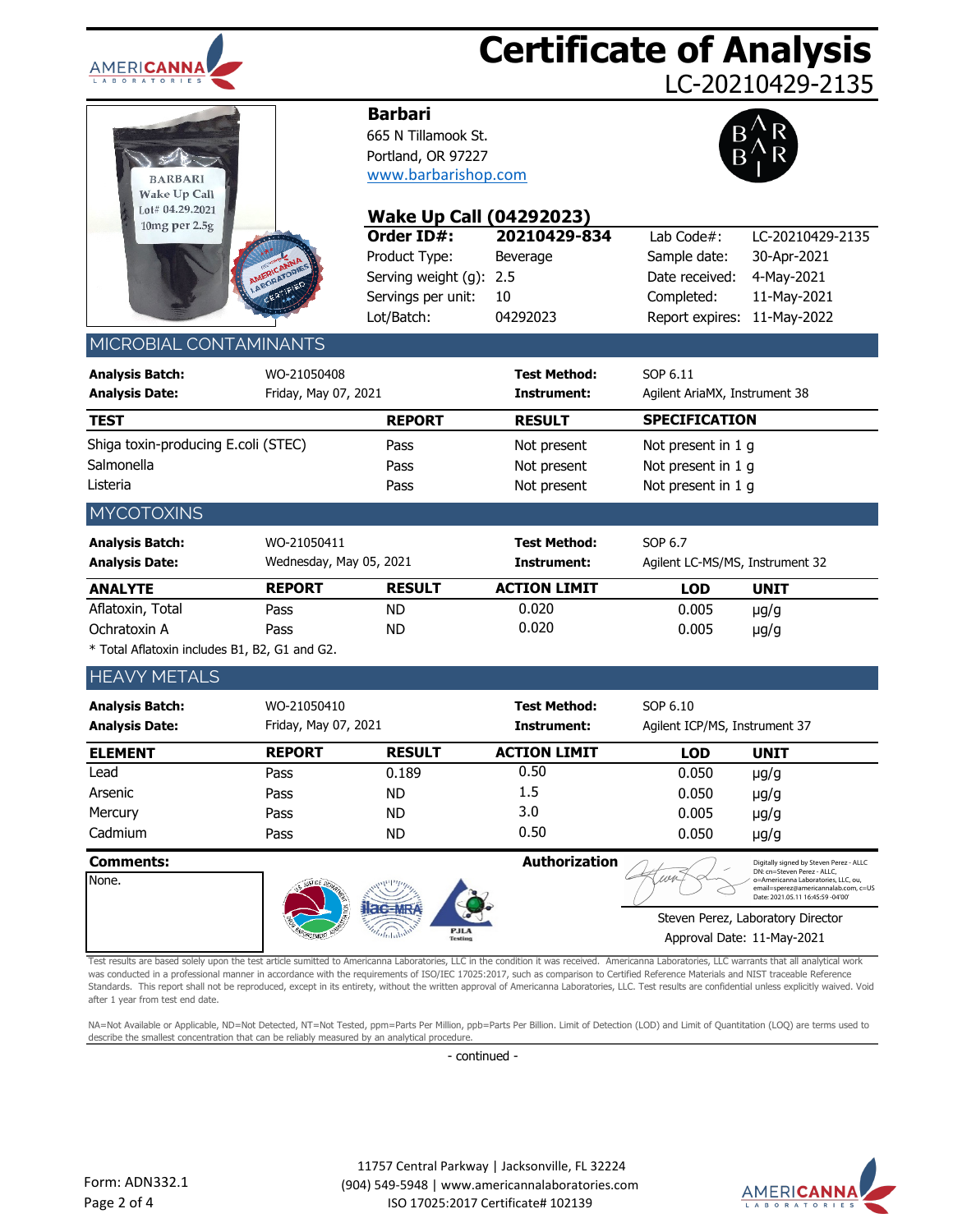

# **Certificate of Analysis**

LC-20210429-2135



#### **Barbari**

665 N Tillamook St. Portland, OR 97227 [www.barbarishop.com](http://www.teatagsandthings.com/)



#### **Wake Up Call (04292023)**

| Order ID#:              | 20210429-834 | Lab Code#:                  | LC-20210429-2135 |
|-------------------------|--------------|-----------------------------|------------------|
| Product Type:           | Beverage     | Sample date:                | 30-Apr-2021      |
| Serving weight (g): 2.5 |              | Date received:              | 4-May-2021       |
| Servings per unit:      | -10          | Completed:                  | 11-May-2021      |
| Lot/Batch:              | 04292023     | Report expires: 11-May-2022 |                  |

#### **DECTICIDES**

| LUIUIDLU               |                     |                                               |                     |                     |                                               |
|------------------------|---------------------|-----------------------------------------------|---------------------|---------------------|-----------------------------------------------|
| <b>Analyte</b>         | <b>Action Level</b> | Result (µg/g)                                 | Analyte             | <b>Action Level</b> | Result (µg/g)                                 |
| Abamectin              | 0.30                | $\overline{\text{ND}}$ - Pass                 | Hexythiazox         | 2.00                | $\overline{\text{ND}}$ - Pass                 |
| Acephate               | 3.00                | Pass<br>ND.<br>$\blacksquare$                 | Imazalil            | 0.10                | Pass<br><b>ND</b><br>$\blacksquare$           |
| Acequinocyl            | 2.00                | Pass<br><b>ND</b><br>$\overline{\phantom{a}}$ | Imidacloprid        | 1.00                | Pass<br><b>ND</b><br>$\overline{\phantom{a}}$ |
| Acetamiprid            | 3.00                | <b>ND</b><br>Pass<br>$\overline{\phantom{a}}$ | Kresoxim methyl     | 1.00                | <b>ND</b><br>Pass<br>$\blacksquare$           |
| Aldicarb               | 0.10                | Pass<br><b>ND</b><br>$\overline{\phantom{a}}$ | Malathion           | 3.00                | Pass<br><b>ND</b><br>$\overline{\phantom{a}}$ |
| Azoxystrobin           | 3.00                | Pass<br><b>ND</b><br>$\overline{\phantom{a}}$ | Metalaxyl           | 0.10                | Pass<br><b>ND</b><br>$\blacksquare$           |
| Bifenazate             | 3.00                | <b>ND</b><br>Pass<br>$\overline{\phantom{a}}$ | Methiocarb          | 0.10                | <b>ND</b><br>Pass<br>$\overline{\phantom{a}}$ |
| Carbaryl               | 0.50                | <b>ND</b><br>Pass<br>$\blacksquare$           | Methomyl            | 0.10                | <b>ND</b><br>Pass<br>$\blacksquare$           |
| Carbofuran             | 0.10                | Pass<br>ND.<br>$\blacksquare$                 | Mevinphos (I/II)    | 0.10                | <b>ND</b><br>Pass<br>$\blacksquare$           |
| Chlorantraniliprole    | 3.00                | <b>ND</b><br>Pass<br>$\overline{\phantom{a}}$ | Myclobutanil        | 3.00                | <b>ND</b><br>Pass                             |
| Chlorfenapyr           | 0.05                | Pass<br>ND.<br>$\overline{\phantom{a}}$       | Naled               | 0.50                | <b>ND</b><br>Pass<br>$\overline{\phantom{a}}$ |
| Chlorpyrifos           | 0.10                | <b>ND</b><br>Pass<br>$\blacksquare$           | Oxamyl              | 1.50                | <b>ND</b><br>Pass<br>$\blacksquare$           |
| Coumaphos              | 0.10                | ND<br>Pass<br>$\overline{\phantom{a}}$        | Phosmet             | 0.20                | ND<br>Pass<br>$\overline{\phantom{a}}$        |
| Cypermethrin           | 1.00                | <b>ND</b><br>Pass<br>$\overline{\phantom{a}}$ | Piperonyl butoxide  | 3.00                | <b>ND</b><br>Pass<br>$\overline{\phantom{a}}$ |
| Daminozide             | 0.10                | <b>ND</b><br>Pass<br>$\overline{\phantom{0}}$ | Prallethrin         | 0.40                | <b>ND</b><br>Pass                             |
| Diazinon               | 0.20                | Pass<br><b>ND</b><br>$\overline{\phantom{a}}$ | Propiconazole       | 1.00                | Pass<br><b>ND</b><br>$\overline{\phantom{a}}$ |
| Dichlorvos             | 0.10                | <b>ND</b><br>Pass<br>$\overline{\phantom{a}}$ | Propoxur            | 2.10                | <b>ND</b><br>Pass<br>$\sim$                   |
| Dimethoate             | 0.10                | <b>ND</b><br>Pass<br>$\overline{\phantom{a}}$ | Pyrethrins          | 1.00                | <b>ND</b><br>Pass<br>$\overline{\phantom{a}}$ |
| Dimethomorph (I/II)    | 3.00                | <b>ND</b><br>Pass<br>$\overline{\phantom{a}}$ | Pyridaben           | 3.00                | <b>ND</b><br>Pass<br>$\blacksquare$           |
| Ethoprophos            | 0.10                | Pass<br>ND<br>$\blacksquare$                  | Spinetoram (J/L)    | 3.00                | ND<br>Pass<br>$\blacksquare$                  |
| Etofenprox             | 0.10                | Pass<br><b>ND</b><br>$\overline{\phantom{a}}$ | Spinosad $A + D$    | 3.00                | Pass<br><b>ND</b><br>$\overline{\phantom{a}}$ |
| Etoxazole              | 1.50                | Pass<br><b>ND</b><br>$\blacksquare$           | Spiromesifen        | 3.00                | Pass<br><b>ND</b><br>$\blacksquare$           |
| Fenhexamid             | 3.00                | <b>ND</b><br>Pass<br>$\overline{\phantom{a}}$ | Spirotetramat       | 3.00                | <b>ND</b><br>Pass<br>$\blacksquare$           |
| Fenoxycarb             | 0.10                | <b>ND</b><br>Pass<br>$\overline{\phantom{a}}$ | Spiroxamine (I/II)  | 0.10                | <b>ND</b><br>Pass<br>$\overline{\phantom{a}}$ |
| Fenpyroximate          | 2.00                | Pass<br><b>ND</b><br>$\blacksquare$           | Tebuconazole        | 1.00                | <b>ND</b><br>Pass<br>$\blacksquare$           |
| Fipronil               | 0.10                | <b>ND</b><br>Pass                             | Thiacloprid         | 0.10                | Pass<br><b>ND</b><br>$\overline{\phantom{a}}$ |
| Flonicamid             | 2.00                | <b>ND</b><br>Pass<br>$\overline{\phantom{a}}$ | Thiamethoxam        | 1.00                | <b>ND</b><br>Pass<br>$\overline{\phantom{a}}$ |
| Fludioxonil            | 3.00                | <b>ND</b><br>Pass<br>$\sim$                   | Trifloxystrobin     | 3.00                | <b>ND</b><br>Pass<br>$\sim$                   |
| <b>Analysis Batch:</b> | WO-21050411         |                                               | <b>Test Method:</b> | SOP 6.7             |                                               |

**Analysis Date: Instrument:** Agilent LC-MS/MS, Instrument 32 Wednesday, May 05, 2021

DN: cn=Steven Perez - ALLC, o=Americanna Laboratories, LLC, ou, email=sperez@americannalab.com, c=US Date: 2021.05.11 16:46:12 -04'00'

None.



Steven Perez, Laboratory Director Approval Date: 11-May-2021

Test results are based solely upon the test article sumitted to Americanna Laboratories, LLC in the condition it was received. Americanna Laboratories, LLC warrants that all analytical work was conducted in a professional manner in accordance with the requirements of ISO/IEC 17025:2017, such as comparison to Certified Reference Materials and NIST traceable Reference Standards. This report shall not be reproduced, except in its entirety, without the written approval of Americanna Laboratories, LLC. Test results are confidential unless explicitly waived. Void after 1 year from test end date. ALLCONIX CHANNEL CONDUCT CONDUCT CONDUCT CONDUCT CONDUCT CONDUCT CONDUCT CONDUCT CONDUCT CONDUCT CONDUCT CONDUCT CONDUCT CONDUCT CONDUCT CONDUCT CONDUCT CONDUCT CONDUCT CONDUCT CONDUCT CONDUCT CONDUCT CONDUCT CONDUCT CONDU

NA=Not Available or Applicable, ND=Not Detected, NT=Not Tested, ppm=Parts Per Million, ppb=Parts Per Billion. Limit of Detection (LOD) and Limit of Quantitation (LOQ) are terms used to describe the smallest concentration that can be reliably measured by an analytical procedure.

- continued -